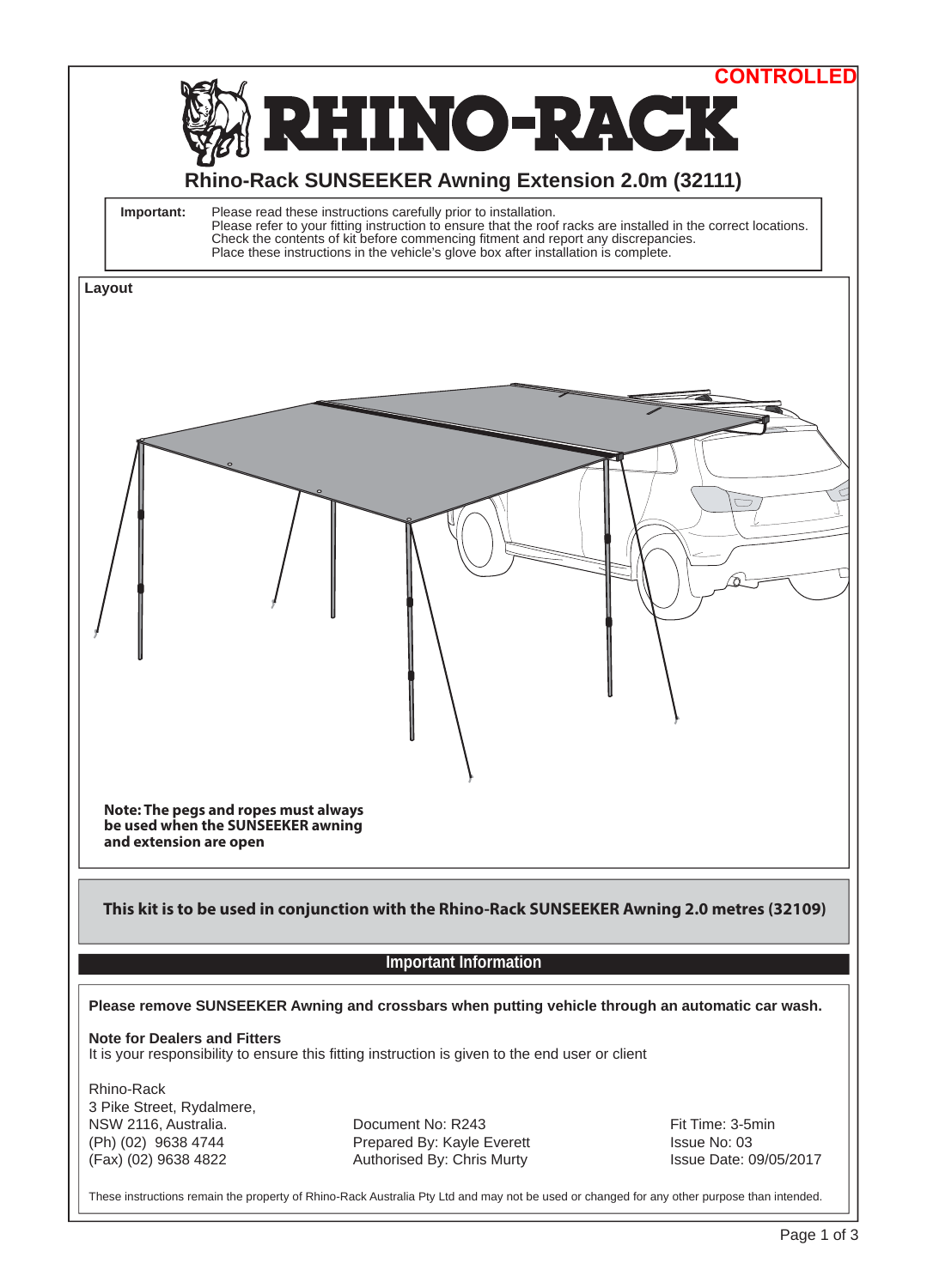

## **Rhino-Rack SUNSEEKER Awning Extension 2.0m (32111)**